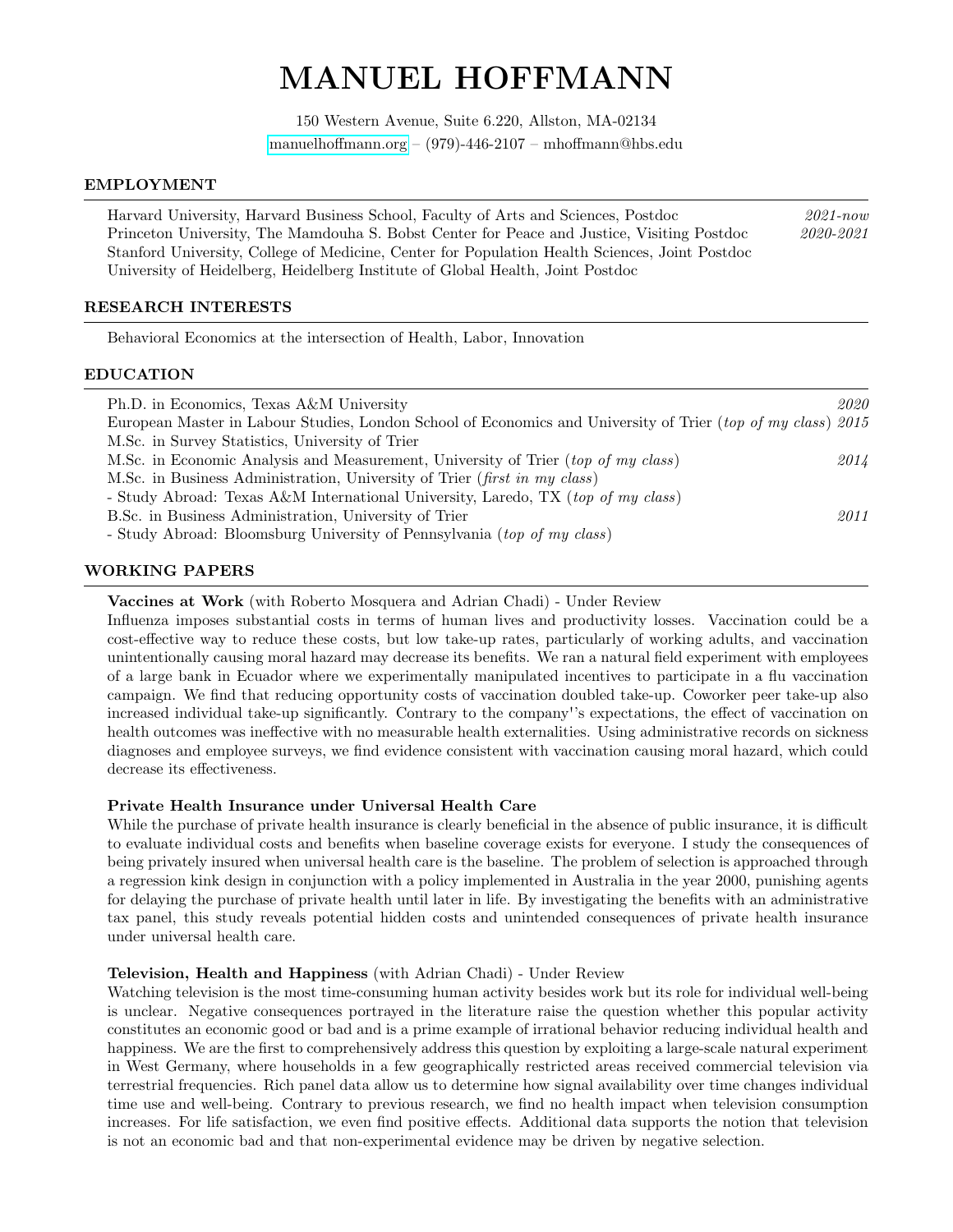Fairness Preferences Revisited (with Catherine Eckel, Yinjunjie Zhang, Raisa Sara) - Under Review Overcoming Peer Pressure to Drink (with Vanessa Mertins, Bernd Leisen)

# PUBLICATION

The Pro-Russian Conflict and its Impact on Stock Returns in Russia and the Ukraine, Journal of International Economics and Economic Policy with Matthias Neuenkirch (2015).

# WORK IN PROGRESS

- Active Peer Pressure: A Loan Repayment Field Experiment (Roberto Mosquera and Daniel Stephenson)
- The Value of Open Source (Frank Nagle and Yanuo Zhou)
- TV and the Labor Market, Two Natural Experiments from Germany (Adrian Chadi and Sven Hartmann)
- Surrogate Indices, Government Policies, and Health (Susan Athey, Alice Milivinti, Rebecca Hasdell)

# RESEARCH AFFILIATION

| Harvard University, Laboratory for Innovation Science at Harvard<br>Stanford University, The Center for Population Health Sciences, Researcher | $2021$ -now |
|------------------------------------------------------------------------------------------------------------------------------------------------|-------------|
|                                                                                                                                                |             |
| Australian National University, Tax and Transfer Policy Institute (TTPI), Research Affiliate                                                   |             |
| University of Heidelberg, Heidelberg Institute of Global Health                                                                                |             |
| U.S. Veterans Affairs, Palo Alto, Researcher                                                                                                   |             |
| Victoria University of Wellington, Research Associate                                                                                          | $2019$ -now |
| European Commission, Behavioral Insights Team, Nudge Unit, Expert Consultant                                                                   | 2020        |
| Duisburg-Essen University, CINCH, Health Economics Fellow                                                                                      |             |
| University of Melbourne, Melbourne Institute, Visiting Researcher                                                                              | 2018        |
| German Institute for Economic Research (DIW), Visiting Researcher                                                                              |             |
| Texas A&M University, Center for Field Experiments and Design (Profs. Petrie & Castillo)                                                       | 2018-2020   |
| Texas A&M University, Economic Research Laboratory (Prof. Eckel)                                                                               | 2015-2020   |
| University of Trier, Experimental Economics Laboratory (Prof. Mertins)                                                                         | 2013-2015   |
| University of Trier, Institute for Labor Law and Industrial Relations in the EU (Prof. Goerke)                                                 | 2013-2015   |

# HONORS, AWARDS AND GRANTS

| Harvard University Research Funding (\$6,000)                                                    | 2022      |
|--------------------------------------------------------------------------------------------------|-----------|
| Stanford Spectrum NIH Grant with Susan Athey, Alice Milivinti, Rebecca Hasdell (\$20,000, Co-PI) | 2021      |
| Royal Economic Society Conference Travel Grant (£500)                                            |           |
| Texas A&M Graduate Assistantship                                                                 | 2015-2020 |
| Public Choice Society Graduate Student Fellowship (\$700 - Covid-19 cancellation)                | 2020      |
| European Economic Job Market Travel Grant (\$200)                                                |           |
| Princeton University & New York University Abu Dhabi, WESSI Workshop (\$2,000)                   | 2019      |
| SEA Graduate Session Nomination (Funded, incl. Membership)                                       |           |
| Texas A&M University, 3 Minute Thesis Competition, Finalist                                      |           |
| Texas A&M Student Research Week, 2nd Prize for Graduate Oral Presentation (\$150)                |           |
| Bush Foundation, Summertime for Advancement in Research (Star) Award                             | 2018      |
| Texas A&M Student Research Week, 1st Prize for Graduate Oral Presentation (\$300)                |           |
| Texas A&M SAAER, 1st Prize for Economics and 2nd Prize for Lightening Round (\$1,650)            |           |
| London School of Economics, Erasmus Plus scholarship and Tuition Waiver,                         | 2015      |
| Texas A&M International University, 1st Prize LBV Conference                                     | 2013      |
| Texas A&M University Kingsville, 2nd Prize Javelina Research Symposium                           |           |
| Texas A&M Int. University, DAAD Promos and ISEP scholarship, Tuition Waiver                      |           |
| University of Trier (Dr. Rieger), Financial Economics Experiment ( $\in 1,000$ )                 |           |
| Bloomsburg University, PA, DAAD Promos Scholarship, Tuition Waiver                               |           |
| Recommendation for scholarship at the "Studienstiftung des Deutschen Volkes"                     | 2010      |
| Aristotle University, Thessaloniki, Greece, Erasmus Scholarship                                  | 2008      |
| National and Kapodistrian University, Athens, Greece, Language Scholarship                       | 2007      |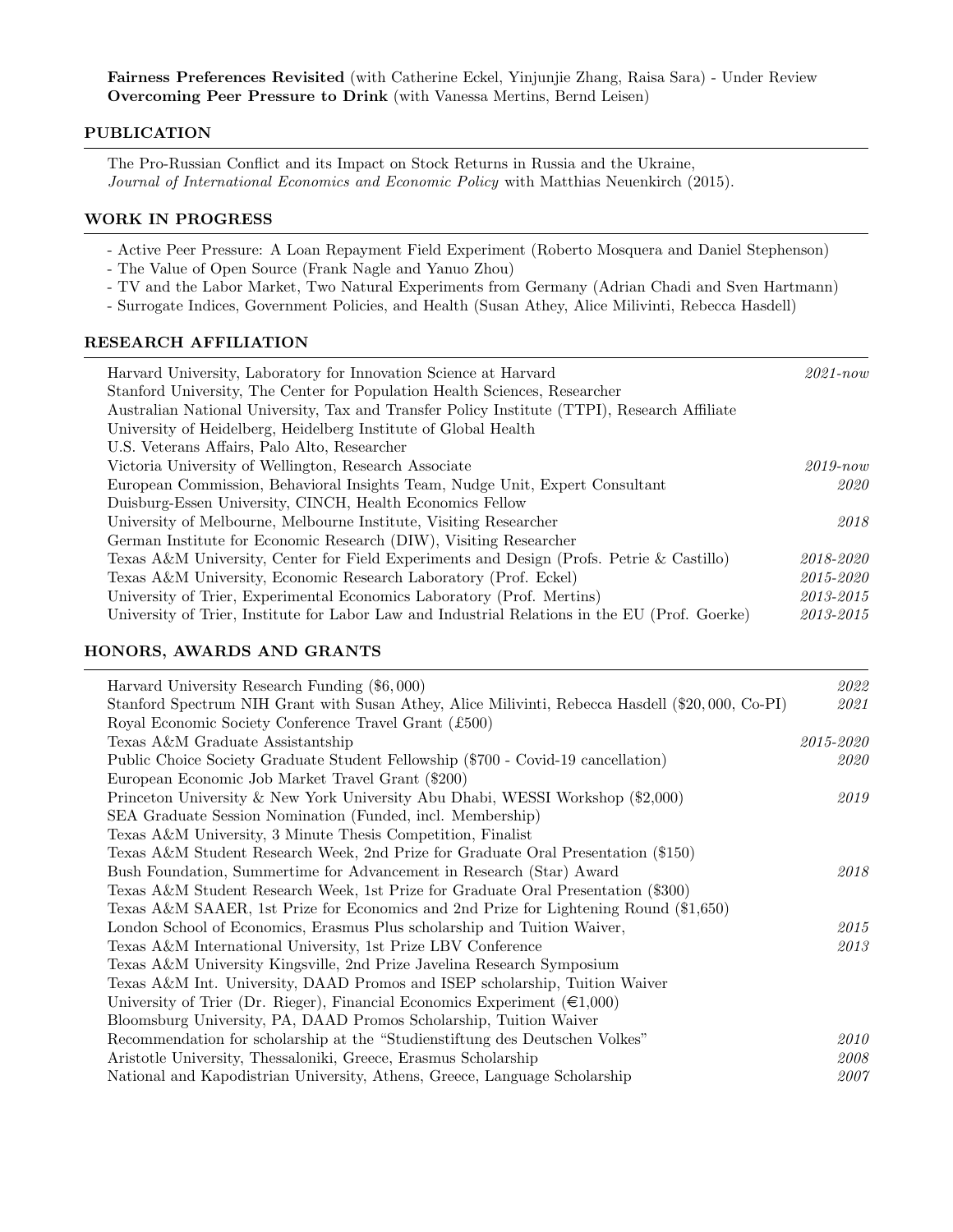# PRESENTATIONS (INCL. INVITED AND COVID-19 CANCELLATIONS)

| ESA World Meeting, Boston, Advances with Field Experiments (AFE), University of Chicago<br>ESA Special Meeting, University of Chicago, UCEMA (JILAEE), Association for Public Policy<br>Analysis and Management (APPAM), Royal Economic Society conference (RES), ESA Asia-Pacific                                                                                                                                                                                                                                                                                                                                                                                                                                                                                                                                                                                                                                                                                                                                                                                | 2022 |
|-------------------------------------------------------------------------------------------------------------------------------------------------------------------------------------------------------------------------------------------------------------------------------------------------------------------------------------------------------------------------------------------------------------------------------------------------------------------------------------------------------------------------------------------------------------------------------------------------------------------------------------------------------------------------------------------------------------------------------------------------------------------------------------------------------------------------------------------------------------------------------------------------------------------------------------------------------------------------------------------------------------------------------------------------------------------|------|
| Meeting, Ghent University, Economics Department<br>University of Chicago, John List Experimental Group, Online, Allied Social Science Association (ASSA),<br>Online Presentation (2), Royal Economic Society virtual conference, 8th IZA Workshop on<br>Environment, Health, and Labor markets, IZA Workshop: Economics of Time Use and Mental Health:<br>Stress, Sleep, Fatigue and Employment, Australian National University (ANU) seminar, Western<br>Economic Association International (WEAI) ESA sessions, North American Meeting, Economic Science<br>Association (ESA), Tucson, Arizona, Southern Economic Association (SEA), Houston, Texas,<br>Public Choice Society (PCS), Savannah, Georgia, European Association of Labour Economists (EALE)<br>conference, Padua, Italy, virtual presentation, Laboratory for Innovation Science at Harvard,<br>Online Seminar (2), Symposium on Experimental Economics in Developing Countries (SEEDEC),                                                                                                          | 2021 |
| Covid-19 Cancellations: Colloquium on Personnel Economics (COPE), Aarhus University, Denmark<br>Southern Economic Association (SEA), Georgia, Center for Experimental Economics,<br>University of Oxford, Online Presentation, Allied Social Science Association (ASSA), San Diego,<br>Virtual Society of Labor Economists (SOLE), Berlin, Germany, University of Alberta, Canada,<br>Seminar Presentation, Boston College, for Retirement Research, Online Presentation, CINCH<br>Duisburg-Essen University, Germany, Online Presentation (3),                                                                                                                                                                                                                                                                                                                                                                                                                                                                                                                   | 2020 |
| Covid-19 Cancellations: Public Choice Society (PCS), Newport Beach, California; Royal Economic<br>Society (RES), Belfast, United Kingdom, Student Research Week, Texas A&M University, Colloquium<br>on Personnel Economics (COPE), University College London, Unintended Consequences of Regulation,<br>Cambridge University, United Kingdom; Spring Meeting of Young Economists 2020, Bologna, Italy<br>Allied Social Science Association (ASSA), Atlanta; Winter Institute (WESSI), New York<br>University, Florence; Southern Economic Association (SEA), Fort Lauderdale; Association for<br>Public Policy Analysis and Management (APPAM), Denver; Western Economic Association<br>International (WEAI), San Francisco; McMaster University, Canada; Public, Labor, Industrial<br>Organization (PLIO) Conference, Texas A&M University; Applied Economics Research Symposium,<br>and Student Research Week, Texas A&M University, Organization (PLIO) Conference, Texas A&M<br>University; Applied Economics Research Symposium, and Student Research Week, | 2019 |
| Texas A&M University and Student Research Week, Texas A&M University<br>Allied Social Science Association (ASSA), Philadelphia; Advances with Field Experiments (AFE),<br>Boston; Southern Economic Association (SEA) Washington DC; Economic Science Association (ESA),<br>World Meeting, Berlin, Germany; Economic Science Association (ESA), North-American Meeting,<br>Antigua, Guatemala; Graduate School of Economics (GSE) Summer Forum, Barcelona, Spain; University<br>of Melbourne, Australia; University of California, Irvine; TExAS Conference, San Antonio; Symposium<br>for Agricultural and Applied Economics Research, and Student Research Week, Texas A&M University                                                                                                                                                                                                                                                                                                                                                                           | 2018 |
| Symposium for Agricultural and Applied Economics Research, Texas A&M University Economic<br>Science Association (ESA), North-American Meeting, Richmond, Virginia                                                                                                                                                                                                                                                                                                                                                                                                                                                                                                                                                                                                                                                                                                                                                                                                                                                                                                 | 2017 |
| Workshop on Self-Control, Self-Regulation and Education, Aarhus University, Denmark                                                                                                                                                                                                                                                                                                                                                                                                                                                                                                                                                                                                                                                                                                                                                                                                                                                                                                                                                                               | 2013 |

# PARTICIPATION AT CONFERENCES, WORKSHOP, SEMINARS AND SUMMER SCHOOLS

| ASSA 2022 Virtual Annual Meeting, NBER Productivity Seminar, Junior Applied Micro Seminar       | 2022 |
|-------------------------------------------------------------------------------------------------|------|
| at Harvard University, University of Chicago John List Experimental Economics Seminar           |      |
| Behavioral Game Theory Workshop from University of East Anglia, NeuroPsychoEconomics Conference | 2021 |
| Choice-Process Data Workshop, Post conference, ESA, Tucson                                      |      |
| Virtual Market Design Seminar, Virtual Advances with Field Experiments, Essen Health Economics  | 2020 |
| Seminar Series, HEaLth and Pandemics Econ Working Group, MiddExLab Virtual Seminar              |      |
| International Week in Vechta, University of Vechta, Germany; Experimetrics Workshop by Peter    | 2018 |
| Moffat and Open Source for Open Science Workshop, Texas A&M University                          |      |
| Experimental Economics Workshop IFREE, Chapman University, California; Technion Summer School   | 2017 |
| on Decisions, Laws, and the Big Data Revolution, Haifa, Israel                                  |      |
| Workshop on Sickness Absenteeism and Presenteeism at the IAAEU, Trier, Germany; eFrame Summer   | 2013 |
| School of Trier and Pisa, University of Trier                                                   |      |